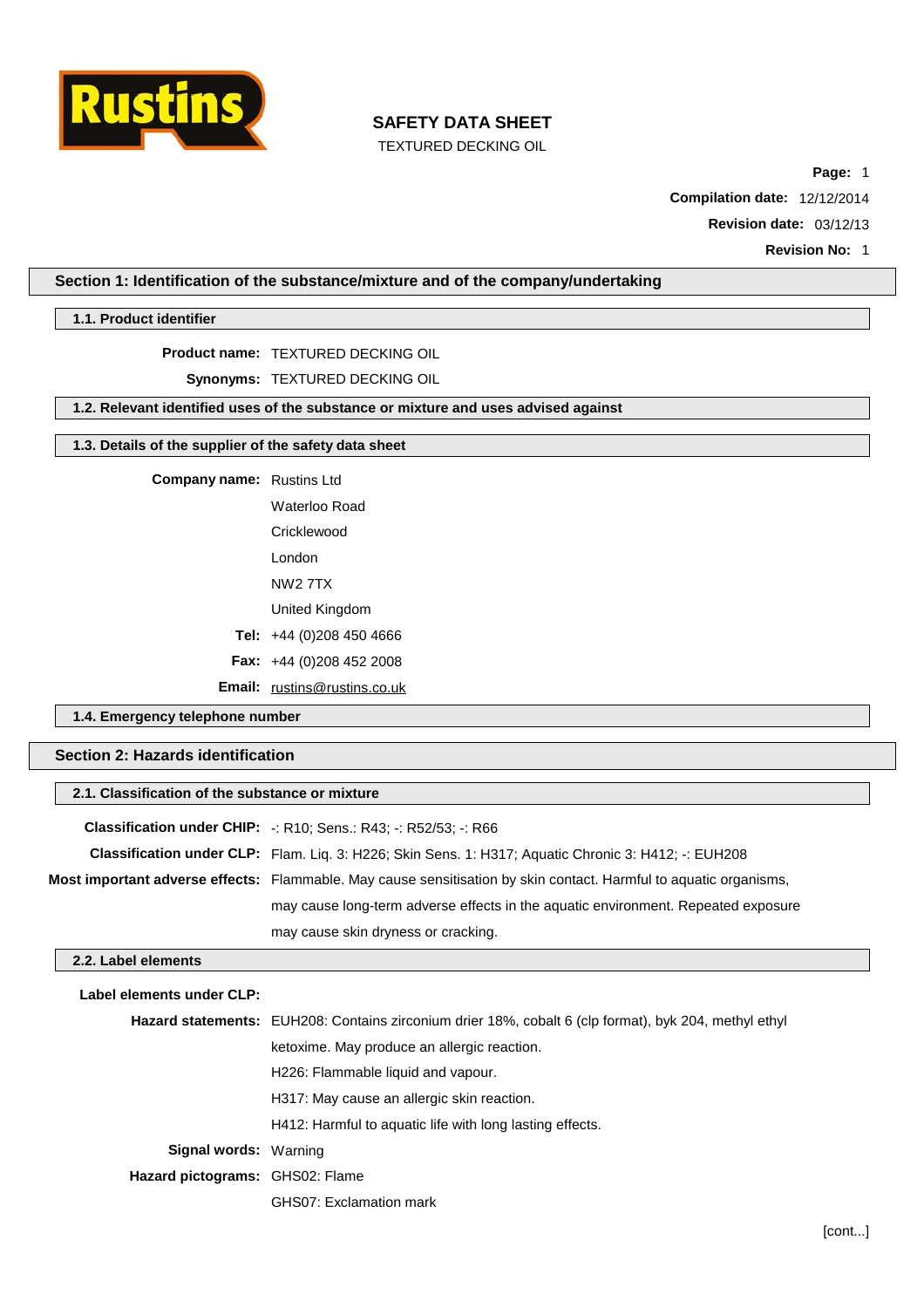### TEXTURED DECKING OIL

**Precautionary statements:** P243: Take precautionary measures against static discharge.

P273: Avoid release to the environment.

P280: Wear protective gloves/protective clothing/eye protection/face protection.

P303+361+353: IF ON SKIN (or hair): Remove immediately all contaminated clothing.

Rinse skin with water.

P321: Specific treatment (see instructions on this label).

P370+378: In case of fire: Use carbon dioxide for extinction.

### **Label elements under CHIP:**

**Hazard symbols:** Irritant.



| S37: Wear suitable gloves.                                                       |
|----------------------------------------------------------------------------------|
| S29: Do not empty into drains.                                                   |
| S24: Avoid contact with skin.                                                    |
| <b>Safety phrases:</b> S2: Keep out of the reach of children.                    |
| R66: Repeated exposure may cause skin dryness or cracking.                       |
| aquatic environment.                                                             |
| R52/53: Harmful to aquatic organisms, may cause long-term adverse effects in the |
| R43: May cause sensitisation by skin contact.                                    |
| Risk phrases: R10: Flammable.                                                    |

**PBT:** This product is not identified as a PBT/vPvB substance.

# **Section 3: Composition/information on ingredients**

### **3.2. Mixtures**

### **Hazardous ingredients:**

#### CALCIUM DRIER 4%

| <b>EINECS</b> | CAS | <b>CHIP Classification</b>         | <b>CLP Classification</b> | Percent |
|---------------|-----|------------------------------------|---------------------------|---------|
|               |     | -: R10; N: R51/53; Xn: R65; -: R66 |                           | 2.050%  |

**Page:** 2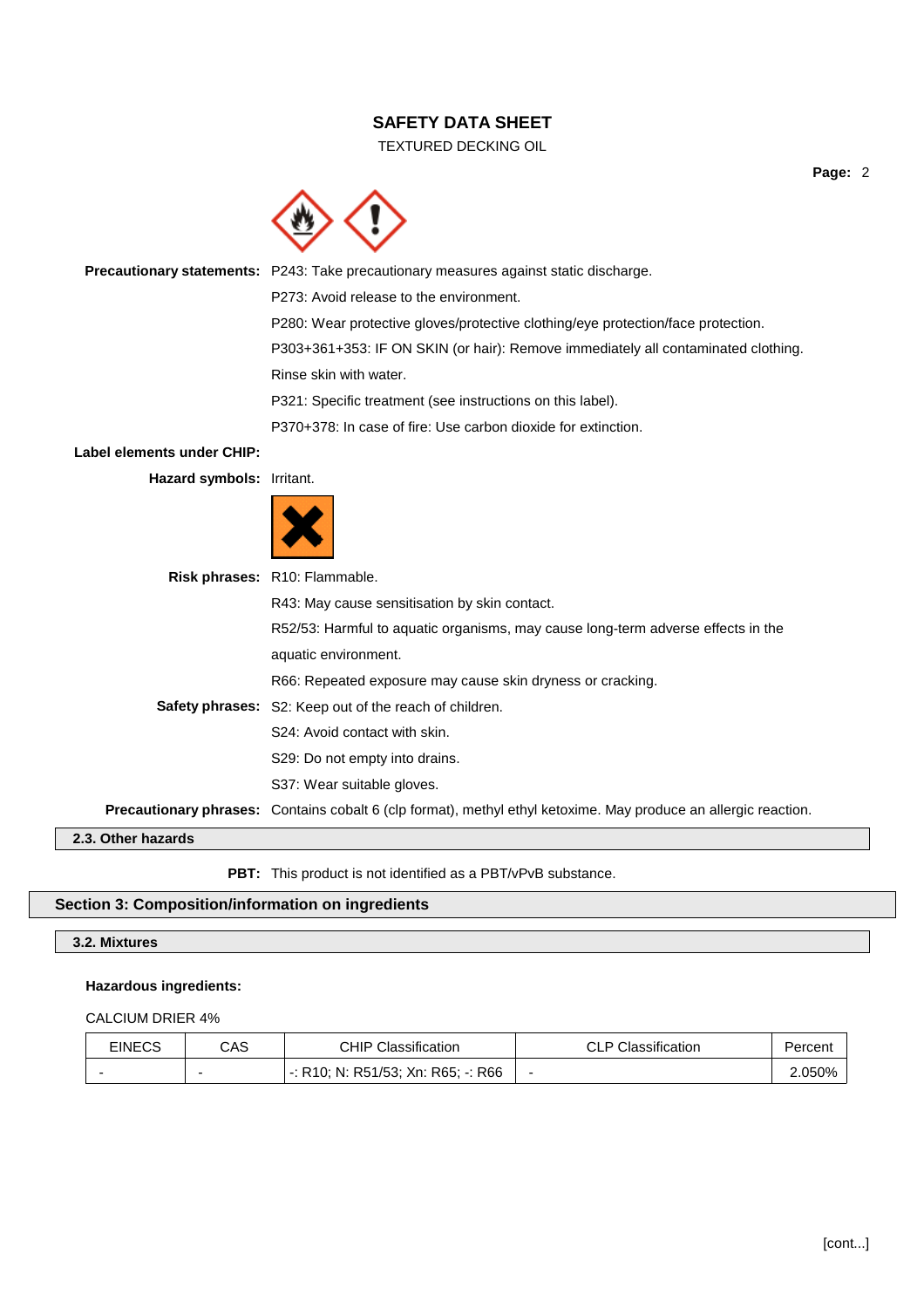# TEXTURED DECKING OIL

### **Page:** 3

|                             | $\div$ R66                                           |                                                                                                                                                                 |        |
|-----------------------------|------------------------------------------------------|-----------------------------------------------------------------------------------------------------------------------------------------------------------------|--------|
| 2-OCTYL-2H-ISOTHIAZOL-3-ONE |                                                      |                                                                                                                                                                 |        |
| 26530-20-1                  | Xn: R22; T: R23/24; C: R34; Sens.:<br>R43: N: R50/53 | Acute Tox. 3: H331; Acute Tox. 3: H311;<br>Acute Tox. 4: H302; Skin Corr. 1B:<br>H314; Skin Sens. 1: H317; Aquatic<br>Chronic 1: H410; Aquatic Acute 1:<br>H400 | 0.064% |
|                             | <b>Section 4: First aid measures</b>                 |                                                                                                                                                                 |        |

### **4.1. Description of first aid measures**

**Skin contact:** Remove all contaminated clothes and footwear immediately unless stuck to skin. Wash immediately with plenty of soap and water. Drench the affected skin with running water for 10 minutes or longer if substance is still on skin. Transfer to hospital if there are burns or symptoms of poisoning.

**Eye contact:** Bathe the eye with running water for 15 minutes. Consult a doctor.

**Ingestion:** Wash out mouth with water. Do not induce vomiting. Consult a doctor.

**Inhalation:** Move to fresh air in case of accidental inhalation of vapours. Remove casualty from exposure ensuring one's own safety whilst doing so. If unconscious and breathing is OK, place in the recovery position. Consult a doctor.

#### **4.2. Most important symptoms and effects, both acute and delayed**

**Skin contact:** There may be mild irritation at the site of contact. There may be redness or whiteness of the skin in the area of exposure.

**Eye contact:** There may be irritation and redness.

**Ingestion:** There may be vomiting and diarrhoea. Nausea and stomach pain may occur.

**Inhalation:** There may be shortness of breath with a burning sensation in the throat.

#### **4.3. Indication of any immediate medical attention and special treatment needed**

### **Section 5: Fire-fighting measures**

#### **5.1. Extinguishing media**

**Extinguishing media:** Carbon dioxide (CO2). Dry chemical powder. Alcohol resistant foam. Sand or earth. Do NOT use water jet.

#### **5.2. Special hazards arising from the substance or mixture**

**Exposure hazards:** In a fire, hazardous decompostition products such as smoke and Carbon Monoxide may be produced.

#### **5.3. Advice for fire-fighters**

**Advice for fire-fighters:** Exposure to decomposition products may be a hazard to health. Appropriate self-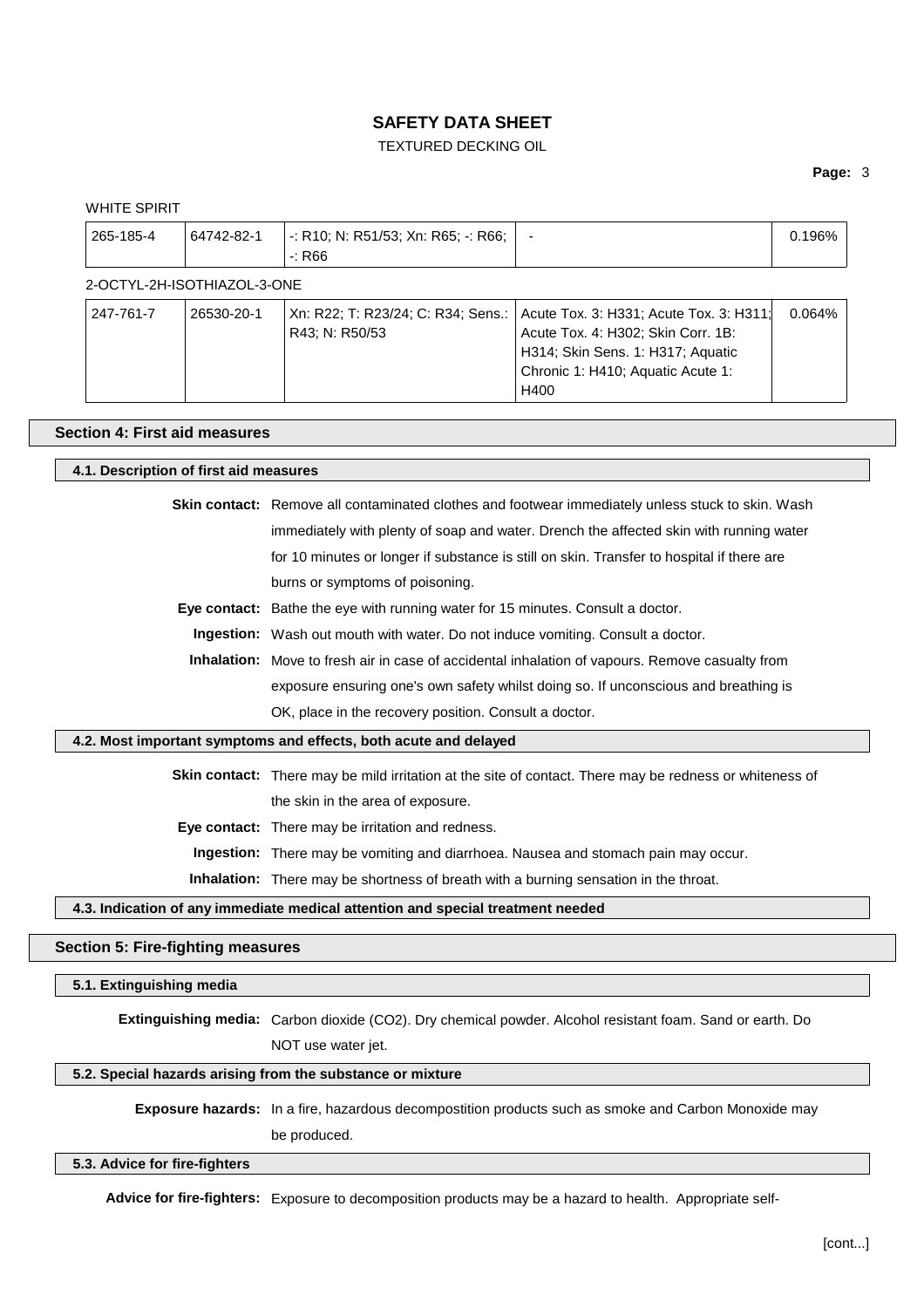# TEXTURED DECKING OIL

contained breathing apparatus may be required. Cool closed containers exposed to fire with water spray. Do NOT allow run-off from fire fighting to enter drains or water courses.

| Section 6: Accidental release measures |                                                                                                                      |  |  |  |  |
|----------------------------------------|----------------------------------------------------------------------------------------------------------------------|--|--|--|--|
|                                        | 6.1. Personal precautions, protective equipment and emergency procedures                                             |  |  |  |  |
|                                        | Personal precautions: Ventilate the area. Eliminate all sources of ignition. No Smoking. Avoid inhaling vapour.      |  |  |  |  |
|                                        | Mark out the contaminated area with signs and prevent access to unauthorised                                         |  |  |  |  |
|                                        | personnel. Do not attempt to take action without suitable protective clothing (see section                           |  |  |  |  |
|                                        | 8).                                                                                                                  |  |  |  |  |
| 6.2. Environmental precautions         |                                                                                                                      |  |  |  |  |
|                                        |                                                                                                                      |  |  |  |  |
|                                        | Environmental precautions: Do not discharge into drains or rivers. If the product enters drains or sewers, the local |  |  |  |  |
|                                        | water company should be contacted immediately. In the case of contamination of                                       |  |  |  |  |
|                                        | streams, rivers or lakes contact the relevant environment agency.                                                    |  |  |  |  |
|                                        | 6.3. Methods and material for containment and cleaning up                                                            |  |  |  |  |
|                                        | Clean-up procedures: Contain and collect spillages with non-combustible absorbent materials, e.g. sand,              |  |  |  |  |
|                                        | earth, vermiculite. Transfer into a suitable container for disposal in accordance with the                           |  |  |  |  |
|                                        | waste regulations (see section 13) Do not use equipment in clean-up procedure which                                  |  |  |  |  |
|                                        | may produce sparks. Clean preferably with a detergent, avoid the use of solvents. There                              |  |  |  |  |
|                                        | is a danger that absorbent material, used to clean up, may spontaneously combust.                                    |  |  |  |  |
|                                        | Absorbents should be sprayed with water prior to disposal.                                                           |  |  |  |  |
| 6.4. Reference to other sections       |                                                                                                                      |  |  |  |  |
| Section 7: Handling and storage        |                                                                                                                      |  |  |  |  |
| 7.1. Precautions for safe handling     |                                                                                                                      |  |  |  |  |
|                                        | Handling requirements: Ensure there is sufficient ventilation of the area. Avoid inhalation of vapour. Avoid skin    |  |  |  |  |
|                                        | and eye contact. Smoking, eating and drinking should be prohibited in areas of storage                               |  |  |  |  |
|                                        | and use. Earth any equipment used in handling. Use non-sparking tools. Rags used to                                  |  |  |  |  |
|                                        | apply the oil may self-ignite without warning. Remove used cloths/rags from premises                                 |  |  |  |  |
|                                        | regularly and always at close of business. Rags should ideally be burnt. If this is not                              |  |  |  |  |
|                                        | possible they should be washed in warm soapy water and disposed of without                                           |  |  |  |  |
|                                        | crumpling. Absorbents should be sprayed with water prior to disposal. The Manual                                     |  |  |  |  |
|                                        | Handling Operations Regulations may apply to the handling of containers of this                                      |  |  |  |  |
|                                        | product.                                                                                                             |  |  |  |  |
|                                        |                                                                                                                      |  |  |  |  |
|                                        | 7.2. Conditions for safe storage, including any incompatibilities                                                    |  |  |  |  |
|                                        | Storage conditions: Store in cool, well ventilated area. Keep container tightly closed. Keep away from direct        |  |  |  |  |
|                                        | unlight. Evalude courses of best, sperks and enen flame. Take presquitienant                                         |  |  |  |  |

sunlight. Exclude sources of heat, sparks and open flame. Take precautionary measures to prevent product spills into drains, the ground or waters. Although the storage of this product is not subject to specific statutory requirements, the principles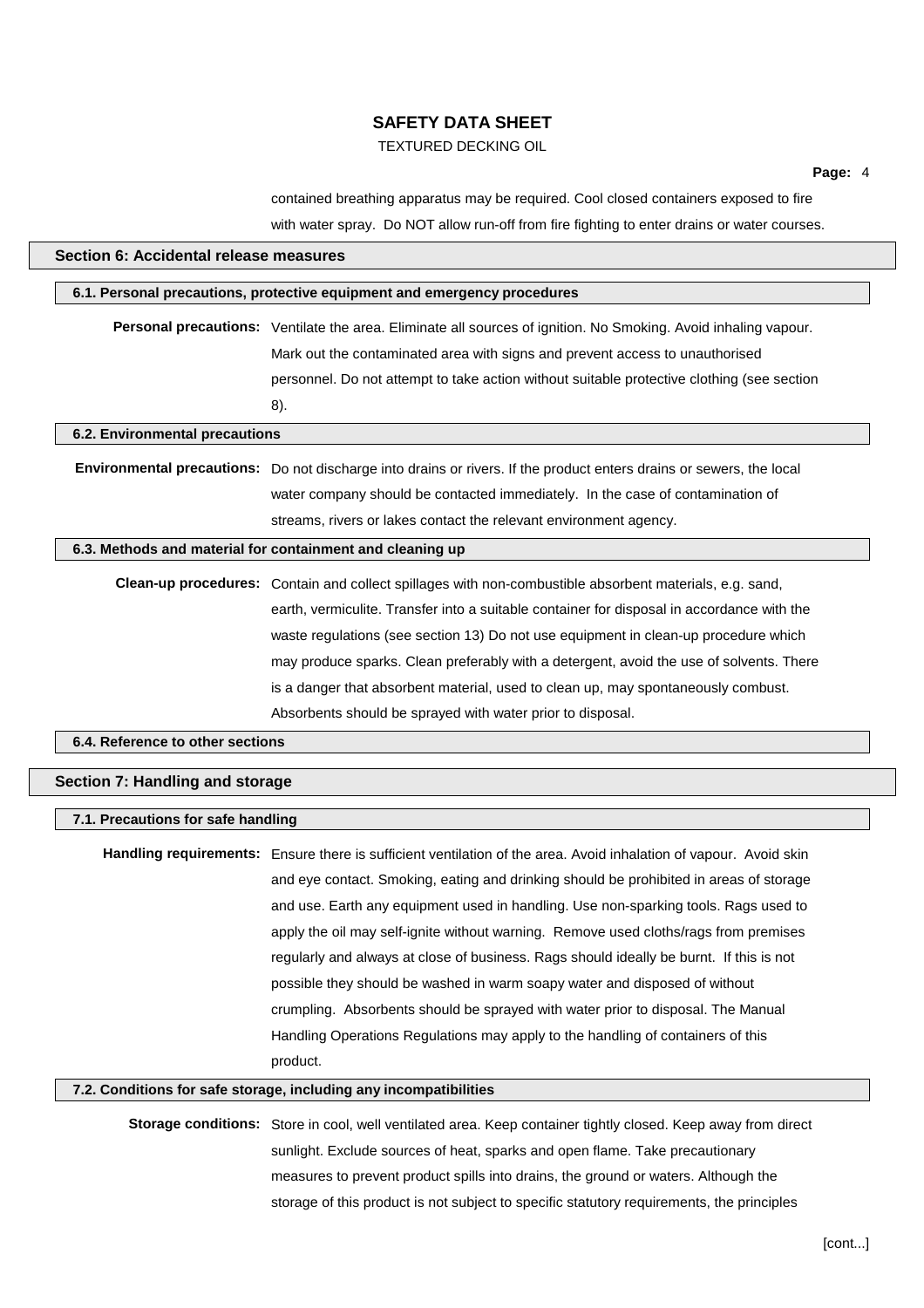# TEXTURED DECKING OIL

contained in the HSE guidance note Storage of Flammable Liquids in containers, should be observed.

**Suitable packaging:** Ideally, keep in original container. If transfer is necessary use glass or coated steel

containers.

### **7.3. Specific end use(s)**

## **Section 8: Exposure controls/personal protection**

# **8.1. Control parameters**

#### **Hazardous ingredients:**

#### **2-OCTYL-2H-ISOTHIAZOL-3-ONE**

#### **Workplace** exposure limits: **Respirable** dust

| State | 8 hour TWA              | 15 min. STEL            | 8 hour TWA | 15 min. STEL |
|-------|-------------------------|-------------------------|------------|--------------|
| UK    | $0.05 \,\mathrm{mg/m3}$ | $0.05 \,\mathrm{mq/m3}$ |            |              |

#### **DNEL/PNEC Values**

**DNEL / PNEC** No data available.

#### **8.2. Exposure controls**

| Engineering measures: Provide adequate ventilation. Where reasonably practicable, this should be achieved by          |
|-----------------------------------------------------------------------------------------------------------------------|
| the use of local exhaust ventilation and good general extraction. If these are not sufficient                         |
| to maintain concentrations of particulates and/or solvent vapours below the relevant                                  |
| occupational exposure limits, suitable respiratory protective equipment should be worn                                |
| (see Respiratory protection below).                                                                                   |
| <b>Respiratory protection:</b> All personal protective equipment, including respiratory protective equipment, used to |
| control exposure to hazardous substances must be selected to meet the requirements                                    |
| of the COSHH Regulations.                                                                                             |
| <b>Hand protection:</b> Where repeated skin exposure may occur, wear PVC or Nitrile gloves.                           |
| <b>Eye protection:</b> Safety goggles. Ensure eye bath is to hand.                                                    |
|                                                                                                                       |

**Skin protection:** Overalls are normally suitable, PVC apron if risk of splashing.

### **Section 9: Physical and chemical properties**

### **9.1. Information on basic physical and chemical properties**

**State:** Liquid **Colour:** Clear and colour range **Odour:** Paraffinic. **Oxidising:** Non-oxidising (by EC criteria) **Solubility in water:** Not miscible **Viscosity:** Oily **Kinematic viscosity:** 32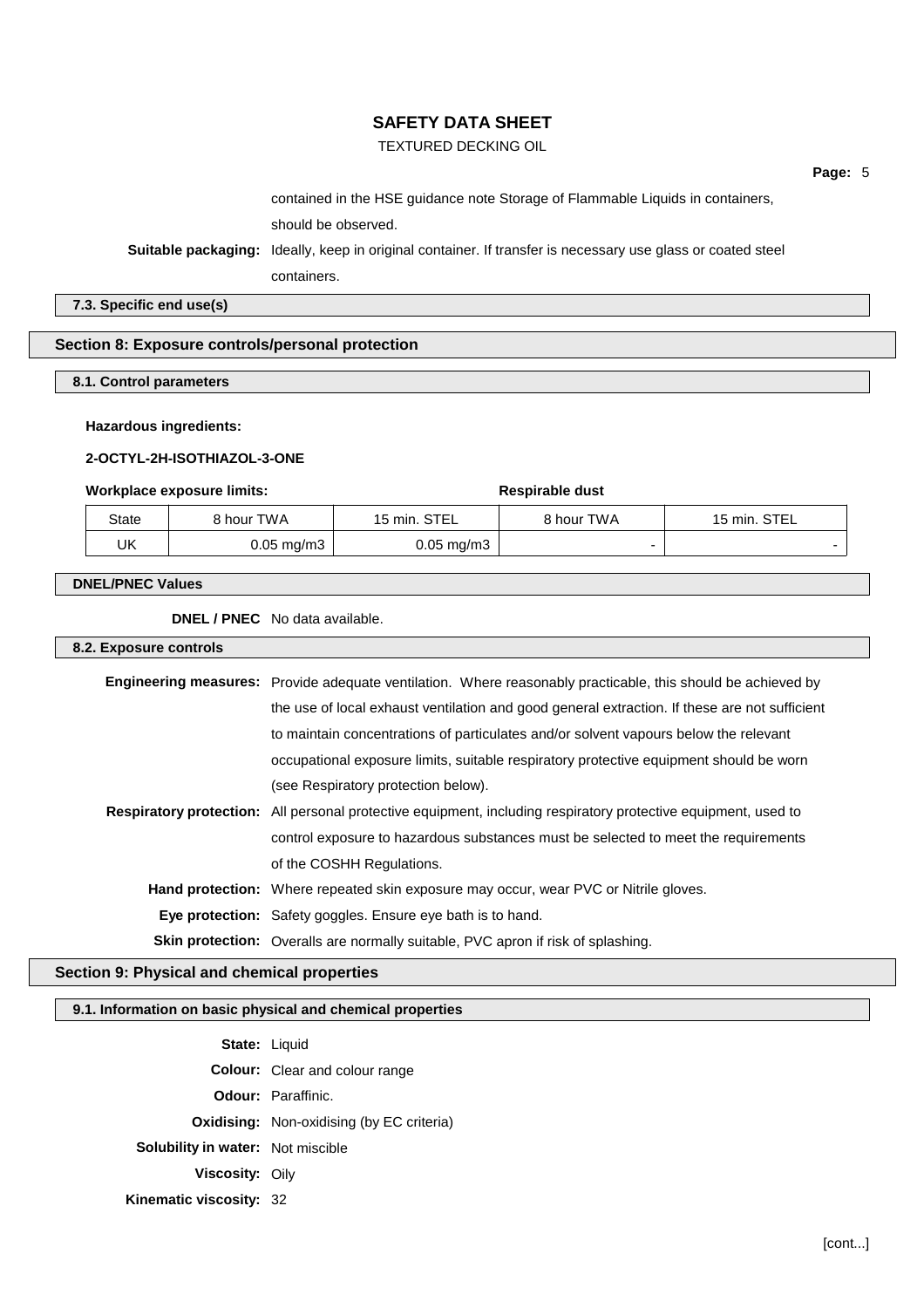# TEXTURED DECKING OIL

**Viscosity test method:** Flow time in seconds in a 3 mm ISO cup (ISO 2431)

**Flash point°C:** 38 **Relative density:** 0.86 @ 20C

**Page:** 6

**9.2. Other information**

**Other information:** No data available.

**Section 10: Stability and reactivity**

**10.1. Reactivity**

**10.2. Chemical stability**

**Chemical stability:** Stable under normal storage and handling conditions (see Section 7).

#### **10.3. Possibility of hazardous reactions**

**10.4. Conditions to avoid**

**Conditions to avoid:** Avoid heat, flames and sparks. Direct sunlight.

**10.5. Incompatible materials**

**Materials to avoid:** Oxidising agents. Strong acids.

**10.6. Hazardous decomposition products**

**Haz. decomp. products:** In a fire, hazardous decomposition products such as smoke and carbon monoxide may

be produced.

### **Section 11: Toxicological information**

**11.1. Information on toxicological effects**

# **Hazardous ingredients:**

#### **2-OCTYL-2H-ISOTHIAZOL-3-ONE**

| ORL        | <b>RAT</b> | LD50 | 550 | mg/kg |
|------------|------------|------|-----|-------|
| <b>SKN</b> | <b>RBT</b> | LD50 | 690 | mg/kg |

# **Relevant effects for mixture:**

| Effect        | Route | <b>Basis</b>          |
|---------------|-------|-----------------------|
| Sensitisation | DRM   | Hazardous: calculated |

#### **Symptoms / routes of exposure**

**Skin contact:** There may be mild irritation at the site of contact. There may be redness or whiteness of the skin in the area of exposure.

**Eye contact:** There may be irritation and redness.

**Ingestion:** There may be vomiting and diarrhoea. Nausea and stomach pain may occur.

**Inhalation:** There may be shortness of breath with a burning sensation in the throat.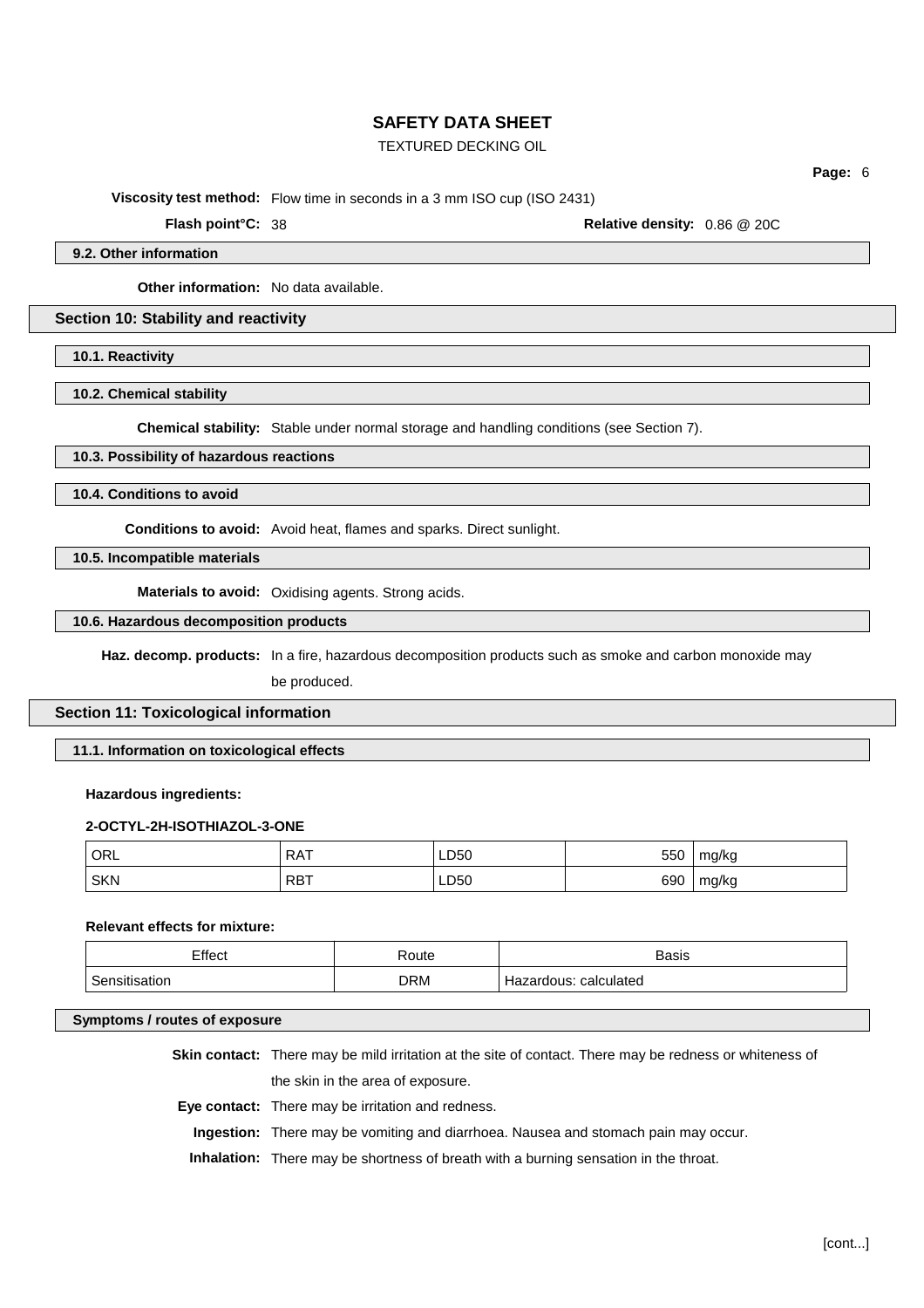# TEXTURED DECKING OIL

**Page:** 7

#### **Section 12: Ecological information**

### **12.1. Toxicity**

**Ecotoxicity values:** No data available.

#### **12.2. Persistence and degradability**

**12.3. Bioaccumulative potential**

**12.4. Mobility in soil**

**Mobility:** Insoluble in water. Partially volatile. Partially absorbed into soil. The product should not be allowed to enter drains or water courses or be deposited where it can affect ground or surface waters.

#### **12.5. Results of PBT and vPvB assessment**

**PBT identification:** This product is not identified as a PBT/vPvB substance.

# **12.6. Other adverse effects**

**Other adverse effects:** There is no data available on the product itself.

#### **Section 13: Disposal considerations**

#### **13.1. Waste treatment methods**

**NB:** The user's attention is drawn to the possible existence of regional or national

regulations regarding disposal.

### **Section 14: Transport information**

**14.1. UN number**

**UN number:** UN1263

#### **14.2. UN proper shipping name**

#### **14.3. Transport hazard class(es)**

**Transport class:** 3

**14.4. Packing group**

**14.5. Environmental hazards**

**Environmentally hazardous:** No **Marine pollutant:** No

**14.6. Special precautions for user**

#### **Section 15: Regulatory information**

**15.1. Safety, health and environmental regulations/legislation specific for the substance or mixture**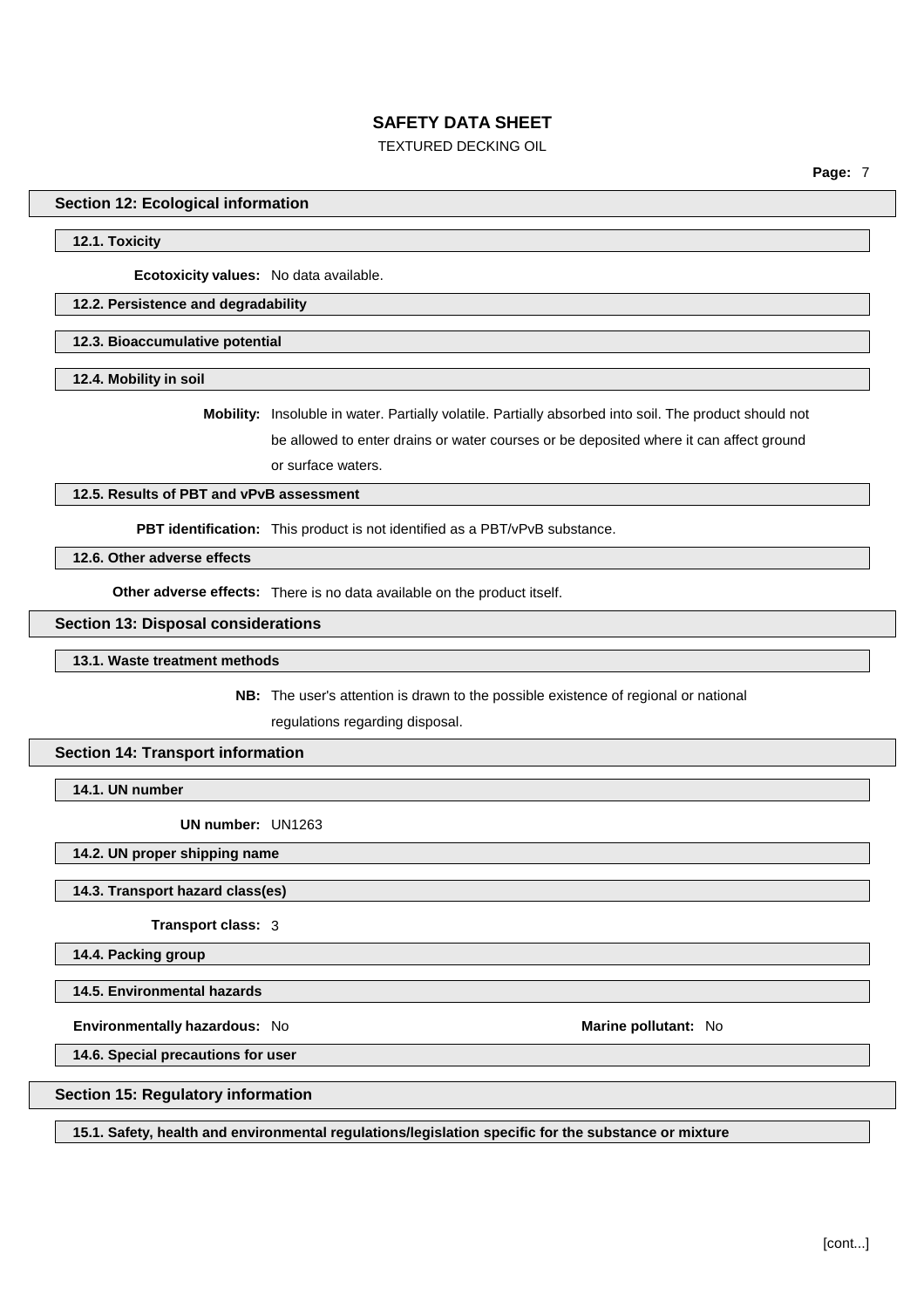# TEXTURED DECKING OIL

# **Page:** 8 **15.2. Chemical Safety Assessment Chemical safety assessment:** Saftey Data Sheet complies with UK regulatory references in accordance with CHIP 3.1. **Section 16: Other information Other information Other information:** DANGER of spontaneous combustion. After use, any cloths or rags should ideally be immediately burnt but if this is not possible, then they shoud be washed in warm soapy water. Even after washing the rags must never be crumpled into a ball but spread out and disposed of. Use synthetic fibre cloths where possible as natural fibres, especially cotton, increase the chances of spontaneous combustion. Brushes and rollers should be cleaned with White Spirit and then washed in warm soapy water. **Phrases used in s.2 and s.3:** EUH208: Contains <name of sensitising substance>. May produce an allergic reaction. H226: Flammable liquid and vapour. H302: Harmful if swallowed. H311: Toxic in contact with skin. H314: Causes severe skin burns and eye damage. H317: May cause an allergic skin reaction. H331: Toxic if inhaled. H410: Very toxic to aquatic life with long lasting effects. H412: Harmful to aquatic life with long lasting effects. R10: Flammable. R22: Harmful if swallowed. R23/24: Toxic by inhalation and in contact with skin. R34: Causes burns. R43: May cause sensitisation by skin contact. R50/53: Very toxic to aquatic organisms, may cause long-term adverse effects in the aquatic environment. R51/53: Toxic to aquatic organisms, may cause long-term adverse effects in the aquatic environment. R52/53: Harmful to aquatic organisms, may cause long-term adverse effects in the

aquatic environment.

R65: Harmful: may cause lung damage if swallowed.

R66: Repeated exposure may cause skin dryness or cracking.

**Legend to abbreviations:** PNEC = predicted no effect level

DNEL = derived no effect level

- LD50 = median lethal dose
- LC50 = median lethal concentration